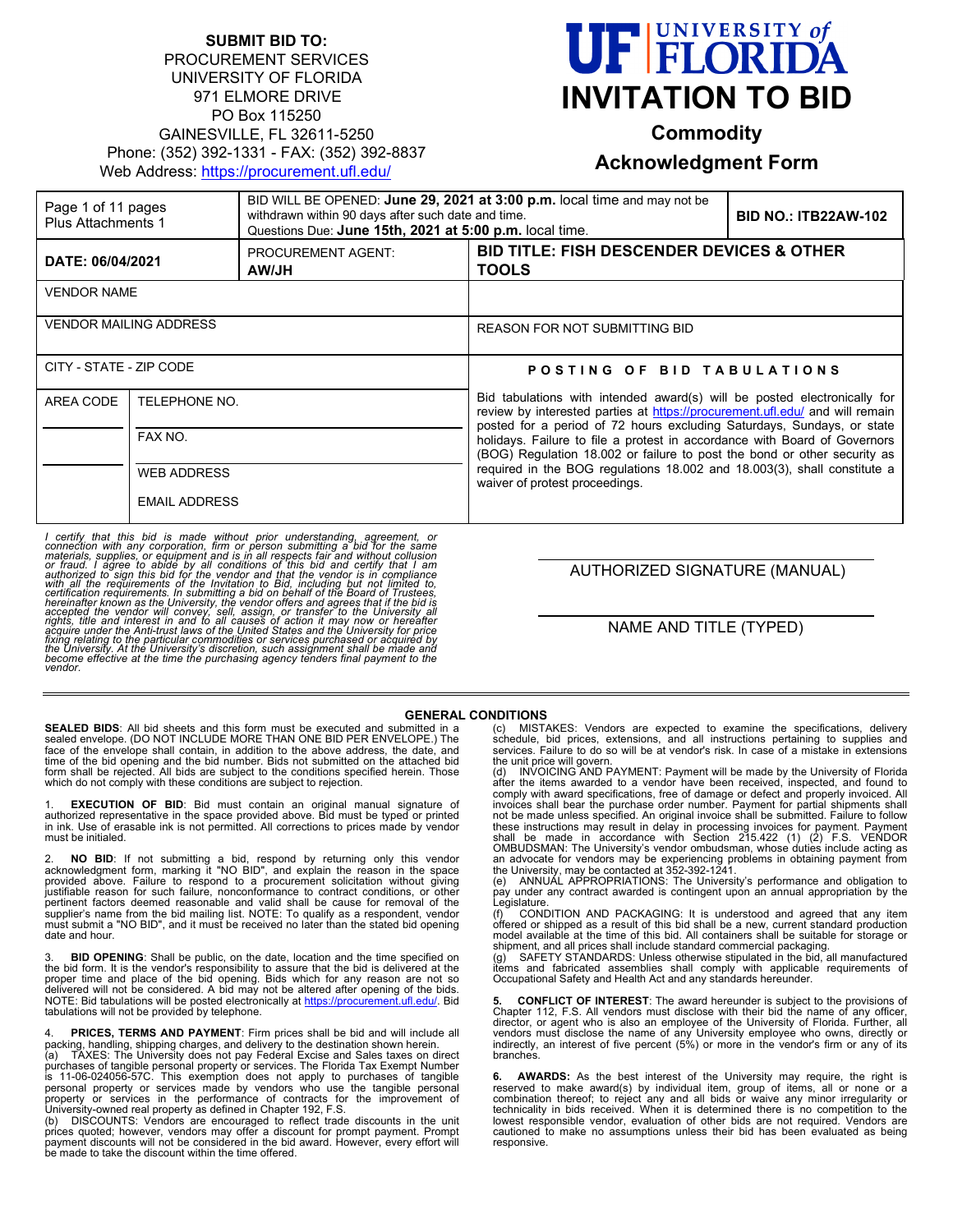**7. INTERPRETATIONS/DISPUTES**: Any questions concerning conditions or specifications shall be directed in writing to the Procurement Department. Inquiries must reference the date of bid opening and bid number. No interpretations shall be considered binding unless provided in writing by the University in response to requests in full compliance with this provision.

**8 NOTICE OF BID PROTEST BONDING REQUIREMENT**; Any person or entity who<br>files an action protesting a decision or an intended decision pertaining to a<br>competitive solicitation shall at the time of filing the formal protest, or entity filing the protest action. In lieu of a bond, the University may accept a<br>cashier's check, bank official check or money order in the amount of the bond.<br>FAILURE OF THE PROTESTING PERSON OR ENTITY TO FILE THE REQU THE PROTEST.

**9. GOVERNMENTAL RESTRICTIONS**: In the event any governmental restrictions<br>may be imposed which would necessitate alteration of the material, quality,<br>workmanship or performance of the items offered in this b shall be the responsibility of the successful vendor to notify the purchaser at once, indicating in writing the specific regulation which requires an alteration. The University<br>reserves the right to accept any such alteration, including any price adjustments<br>occasioned thereby, or to cancel the contract at

**10. LEGAL REQUIREMENTS:** Applicable provision of all Federal, State, county and local laws, and of all ordinances, rules and regulations shall govern development, submittal and evaluation of all bids received in response hereto and shall govern any and all claims and disputes which may arise between person(s) submitting a bid<br>response hereto and the University, by and through its officers, employees and<br>authorized representatives, or any other person, natural or othe effect thereof.

**11. LOBBYING:** Vendor is prohibited from using funds provided under any contract or purchase order for the purpose of lobbying the Legislature or any official, officer, commission, board, authority, council, committee, or department of the executive branch or the judicial branch of state government.

**12. ADVERTISING**: In submitting a bid, the vendor agrees not to use the results<br>therefrom as a part of any commercial advertising. Vendor may not use the names,<br>logos, or trademarks of the University, its employees, or written consent of the University.

**13. ASSIGNMENT**: Any contract or purchase order issued pursuant to this Invitation<br>to Bid and the monies which may become due hereunder are not assignable except<br>with the prior written approval of the purchaser.

**14. LIABILITY**: The vendor agrees to indemnify and save the University of Florida, the State of Florida and the Florida Board of Governors, their officers, agents, and employees harmless from any and all judgments, orders, awards, costs and expenses, including attorney's fees, and also all claims on account of damages to property, including loss of use thereof, or bodily injury (including death) which may be hereafter sustained by the vendor, its employees, its subcontractors, or the University of Florida, the State of Florida and the Florida Board of Governors, their officers, agents, or employees, or third persons, arising out of or in connection with any contract awarded and which are the result of the vendor's breach of contract or of the negligent acts of the vendor, its officers, agents, and employees. This clause does not apply to contracts between government agencies.

**15. FACILITIES**: The University reserves the right to inspect the vendor's facilities at any time with prior notice.

**16. ADDITIONAL QUANTITIES**: For a period not exceeding ninety (90) days from the date of acceptance of any offer by the University of Florida, the right is reserved to acquire additional quantities up to but not exceeding those shown on bid or the bid<br>level at the prices bid in this invitation. If additional quantities are not acceptable, the<br>bid sheets must be noted "BID IS FOR SPECIFIE

**SERVICE AND WARRANTY:** Unless otherwise specified, the vendor shall define any warranty service and replacements that will be provided during and<br>subsequent to this contract. Vendors must explain on an attached sheet to what<br>extent warranty and service facilities are provided.

**18. SAMPLES:** Samples of items, when called for, must be furnished free of expense, on or before bid opening time and date, and if not destroyed, may upon expense, be returned at the vendor's expense. Each individual samp include shipping authorization and name of carrier and must be received with the bid. If instructions are not received within this time, the commodities shall be disposed of by the University.

**19. INSPECTION, ACCEPTANCE AND TITLE**: Inspection and acceptance will be<br>at destination unless otherwise provided. Title and risk of loss or damage of all items<br>shall be the responsibility of the contract supplier until unless loss or damage results from negligence by the University. The contract<br>supplier shall be responsible for filing, processing and collecting all damage claims.<br>However, to assist him in the expeditious handling of dam

will:<br>(a) Record any evidence of visible damage on all copies of the delivering carrier's Bill of Lading.

.

- (b) Report damage (Visible or Concealed) to the carrier and contract supplier confirming such reports in writing within 15 days of delivery, requesting that the
- carrier inspect the damaged merchandise.<br>(c) Retain the item and its shipping container, including inner packing material until<br>inspection is performed by the carrier, and disposition given by the contract supplier.
- (d) Provide the contract supplier with a copy of the carrier's Bill of Lading and damage inspection report.

**20. PATENTS, COPYRIGHTS, TRADEMARKS, ROYALTIES** and other Intellectual<br>Property: The vendor, without exception, shall indemnify and save harmless the<br>University and its employees from liability of any nature or kind, incl expenses for or on account of any copyrighted, patented, or unpatented invention, process, or article manufactured or used in the performance of the contract, including its use by the University of Florida. If the vendor uses any design, device, or materials covered by letters, patent or copyright, it is mutually agreed and understood without exception that the bid prices shall include all royalties or costs arising from the use of such design, device, or materials in any way involved in the work.

**21. CONFLICT BETWEEN DOCUMENTS**: If any terms and conditions contained within the documents that are a part of this ITB or resulting contract are in conflict with any other terms and conditions contained therein, then the various documents<br>comprising this ITB or resulting contract, as applicable, shall govern in the following<br>order of precedence: change order, purchase order, addend general conditions, specifications, departmental description of work, and bid.

**22. MANUFACTURERS' NAMES AND APPROVED EQUIVALENTS**: Any manufacturer's names, trade names, brand names, information and/or catalog numbers listed in a specification are for information and not intended to limit competition. If bids are based on equivalent products, indicate on the bid form the manufacturer's name and number. Vendor shall submit with the bid, cuts, sketches,<br>and descriptive literature, and/or complete specifications. Reference to literature submitted with a previous bid will not satisfy this provision. The vendor shall also<br>explain in detail the reasons why the proposed equivalent will meet the specifications<br>and not be considered an exception thereto. The Un right to determine acceptance of item(s) as an approved equivalent. Bids which do not comply with these requirements are subject to rejection. Bids lacking any written indication of intent to quote an alternate brand will be received and considered in complete compliance with the specifications as listed on the bid form.

**23. NONCONFORMANCE TO CONTRACT CONDITIONS**: Items may be tested and/or inspected for compliance with specifications by any appropriate testing<br>facilities. Should the items fail, the University may require the vendor to reimburse<br>the University for costs incurred by the University in co or testing. The data derived from any tests for compliance with specifications are<br>public records and open to examination thereto in accordance with Chapter 119, F.S.<br>Items delivered not conforming to specifications may be vendor's expense. These items and items not delivered as per delivery data in bid<br>and/or purchase order may result in vendor being found in default in which event any<br>and all reprocurement costs may be charged against the violation of these conditions may also result in the vendor's name being removed from the University of Florida's vendor file.

**24. PUBLIC RECORDS**: Any material submitted in response to this Invitation to Bid<br>will become a public document pursuant to Section 119.07 F.S. This includes material<br>which the responding vendor might consider to be conf claim of confidentiality is waived upon submission, effective after opening pursuant to Section 119.07 F.S.

25. DELIVERY: Unless actual date of delivery is specified (or if specified delivery cannot be met), show number of days required to make delivery after receipt of purchase order in space provided. Delivery time may become

**26. PUBLIC PRINTING - PREFERENCE GIVEN PRINTING WITHIN THE STATE**: The University of Florida shall give preference to vendors located within the state when awarding contracts to have materials printed, whenever such printing can be done at no greater expense than, and at a level of quality comparable to, that

obtainable from a vendor located outside of the state.<br>
(a) CONTRACTS NOT TO BE SUBLET: In accordance with Class B Printing Laws<br>
and Regulations "Printing shall be awarded only to printing firms. No contract shall be<br>
awa

of all bids in which such vendors are believed to be involved. Any or all bids will be rejected if there is reason to believe that collusion exists between vendors. Bids in

which the prices obviously are unbalanced will be subject to rejection.<br>
(c) TRADE CUSTOMS: Current trade customs of the printing industry are<br>
recognized unless accepted by Special Conditions or Specifications herein.<br>
(d

condition upon completion of the job. Such return is a condition of the contract and payment will not be made until return is affected

**27. E-VERIFY COMPLIANCE**. Agency is obligated to comply with the provisions of<br>Section 448.095, Fla. Stat., "Employment Eligibility." Compliance with Section<br>448.095, Fla. Stat., includes, but is not limited to, utilizat verify the work authorization status of all newly hired employees. Vendor affirms and<br>represents that it is registered with the E-Verify system and are using same, and will<br>continue to use same as required by Section 448.

### **END OF SECTION**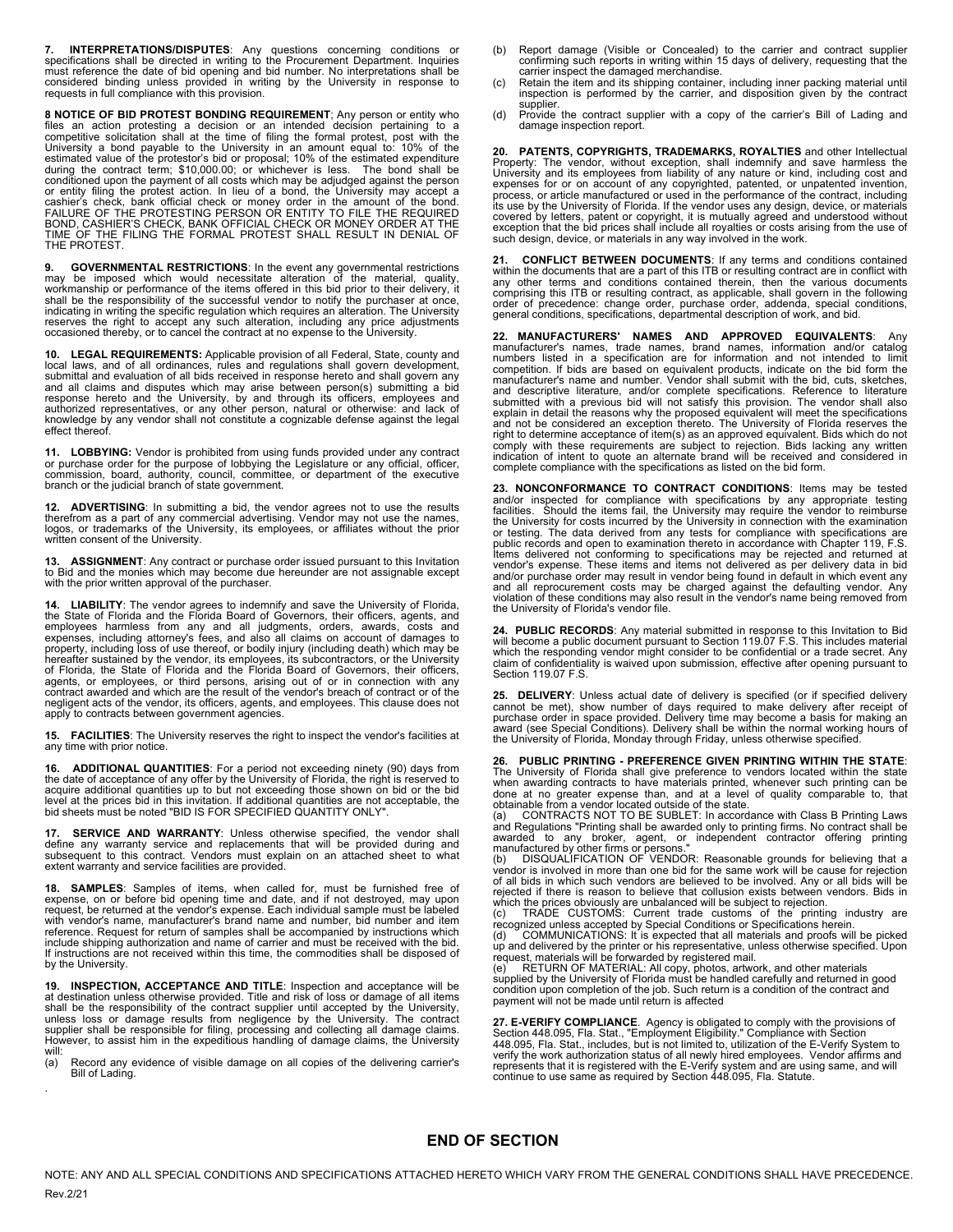# **NON-TECHNICAL SPECIFICATIONS**

**1. INVITATION TO BID FORM -** All bids should be submitted on the University of Florida Invitation to Bid/Bidders Acknowledgment form with one (1) complete, printed original bid and (1) complete original bid in electronic form (USB or CD) in a sealed envelope, with the following information on the outside of the envelope: bid number, date and time of bid opening, and Company name in order to be considered in the award.

> **Attn: Ann Wright ITBAW22-102 Fish Descender Devices & Other Tools June 29th, 2021 3:00 p.m. From:** *Company Name*

**2. BID DELIVERY -** If this bid will be mailed through the U.S. Postal Service as regular mail; if a company representative plans to attend the bid opening, if the bid will be hand delivered; or if the bid will be delivered by a service other than the U.S. Postal Service regular mail. i.e., Federal Express, Airborne, United Parcel Service, Courier, U.S. Postal Express Mail, etc., address the bid to the Building and room number as shown on the Invitation to Bid Acknowledgement Form.

### **University of Florida – Procurement Services 971 Elmore Drive, Elmore Hall RM 102 Gainesville, FL 32611**

**3. INQUIRIES** - The University will not give verbal answers to inquiries regarding the specifications, or verbal instructions prior to or after the award of the bid. A verbal statement regarding same by any person shall be non-binding. The University is not liable for any increased costs resulting from the Bidder accepting verbal direction. All changes, if necessary, shall be made by written addendum to the bid.

The University will make a good-faith effort to provide a written response to each question or request for clarification that requires addenda within five (5) University business days.

*All addenda will be posted to our web site only:*

<https://procurement.ufl.edu/vendors/schedule-of-bids/>

*Vendors who want the addenda supplied to them in another form must notify the Procurement Agent listed above of that request. Otherwise, it will be the bidder's responsibility to check the web site for any additional information and addenda concerning this ITB.*

The University will not respond to any questions/requests for clarification that require addenda, if received by the University after **June 15th, 2021 at 5:00 PM**.

**4. AMERICANS WITH DISABILITY ACT -** If special accommodations are needed in order to attend a proposal opening, contact Jeffrey Hendel at **352 294-1168** or email at **hendelj@ufl.edu,** three business days prior to the Proposal opening.

- **5 PERFORMANCE INVESTIGATIONS –** As part of the proposal evaluation process, the University may make inquiries and investigations, including verbal or written references from vendor's customers, to determine the ability of the vendor to offer service.
- **6. USE OF TERMS -** The terms University of Florida, University, UF and IFAS are used synonymously in this Invitation to Bid unless otherwise indicated. The terms vendor, proposer and contractor are used synonymously in this ITB unless otherwise indicated.

**7. VENDOR'S EXPENSE** – All proposals submitted in response to the ITB must be submitted at the sole expense of the Vendor, whether or not any agreement is signed as a result of this Request for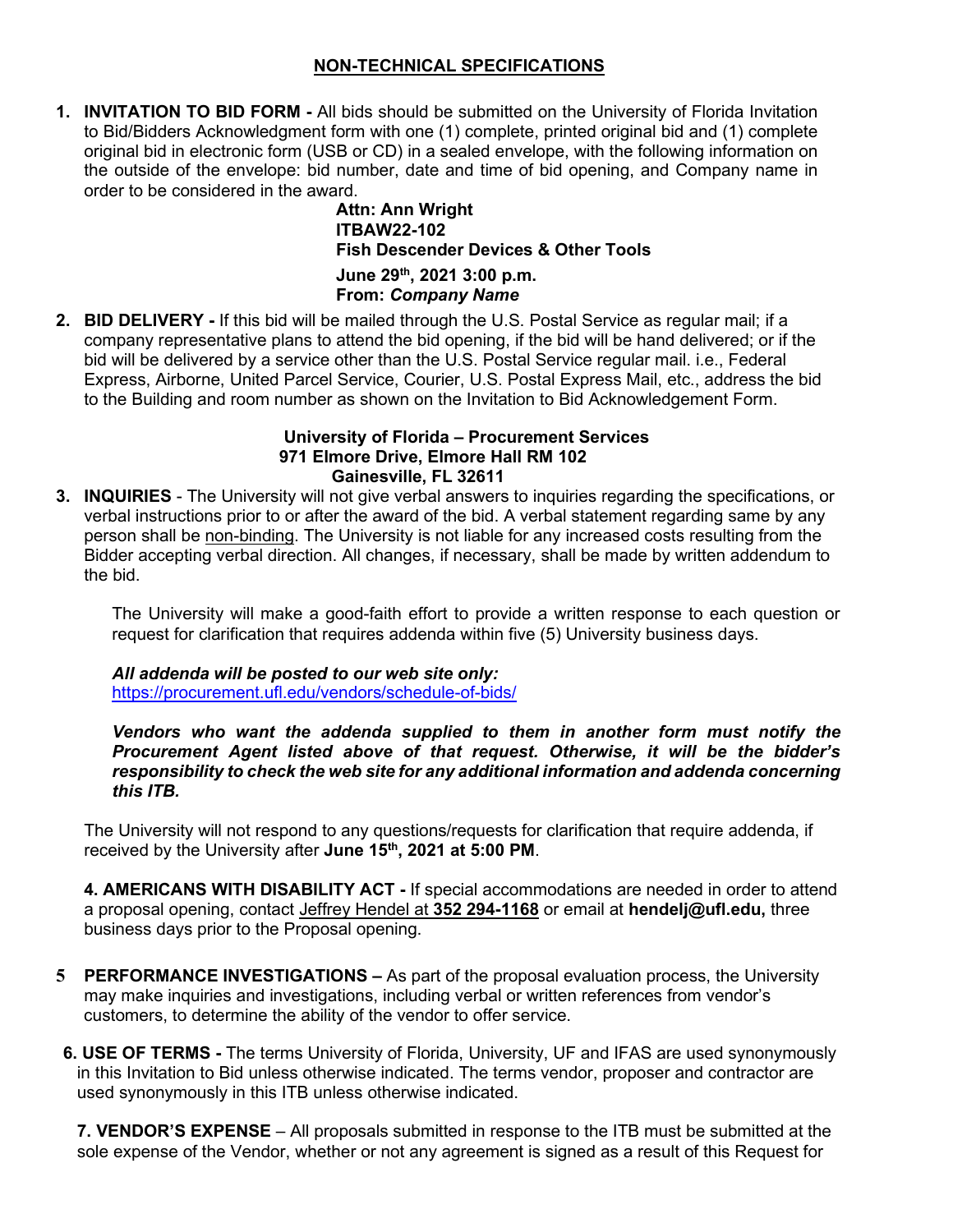Proposal. Proposers will pay all costs associated with the preparation of proposals and necessary visits to campus and other required site visits.

**8. ERRORS** – The University is not liable for any errors or misinterpretations made by the proposer in responding to this Invitation to Bid.

**9. CONFIDENTIALITY** – From the date of issuance of this ITB, until a proposal is made the vendor must not make available or discuss his or her proposal, or any part thereof, with any employee or agent of the University, unless permitted by the University Procurement Authority, in writing, for purposes of clarification only.

**10. AWARD** – Award will be made in the best interest of the University to a pool of vendors which meet the requirements specified herein. After award, it will be up to the discretion of the University which of the awarded vendors will be selected to quote individual projects under this contract. Award does not guarantee work.

**11. AVAILABILITY OF FUNDS -** The State of Florida's and the University's performance and obligation to pay under this contract is contingent upon an annual appropriation by the Legislature of the State of Florida.

**12. CANCELLATION -** University Procurement, by written notice, may terminate in whole or in part any purchase order resulting from this Invitation to Bid, when such action is in the best interest of the University. If the purchase order is terminated, the University shall be liable only for payment of services rendered prior to the effective date of the termination. Services rendered will be interpreted to include the cost of items already delivered, plus the reasonable cost of supply action short of delivery.

**13. RIGHT TO TERMINATE -** In the event that any of the provisions of a contract resulting from the bid award are violated by the successful bidder, the University may serve written notice upon such bidder of its intention to terminate the contract. Such notice is to state the reason(s) for such intention to terminate the contract, and unless within ten (10) days after serving such notice upon the bidder, such violation shall cease and satisfactory arrangements for correction are made, the contract shall, upon expiration of said ten (10) days, cease and terminate, but the liability of such bidder and his surety for any and all such violations(s) shall not be affected by any such termination.

**14. CONTRACT RENEWAL -** As mutually agreed upon, the successful bidder shall be awarded a contract for *three (3)* year(s), with the option to renew the contract for *two (2)* additional three-year periods. Under the same terms, if it should be deemed advisable and advantageous to do so. Renewal of this contract shall be contingent upon satisfactory performance evaluations by the University.

**15. F.O.B. POINT –** The F.O.B. Point shall be destination. Exact delivery point will be indicated on the Purchase Order.

**16. DELIVERY -** Delivery is requested within 14 business days after receipt of purchase order.

**17. PACKAGING -** Shipping labels shall be attached to each carton and shall contain the following information: purchase order number, quantity contained in each package, and total number of items being delivered.

**18. LABELS -** Labels shall be affixed as required by any or all State and Federal statutes or regulations.

**19. PAYMENT AND INVOICE INFORMATION** - All invoices will need to contain either a UF purchase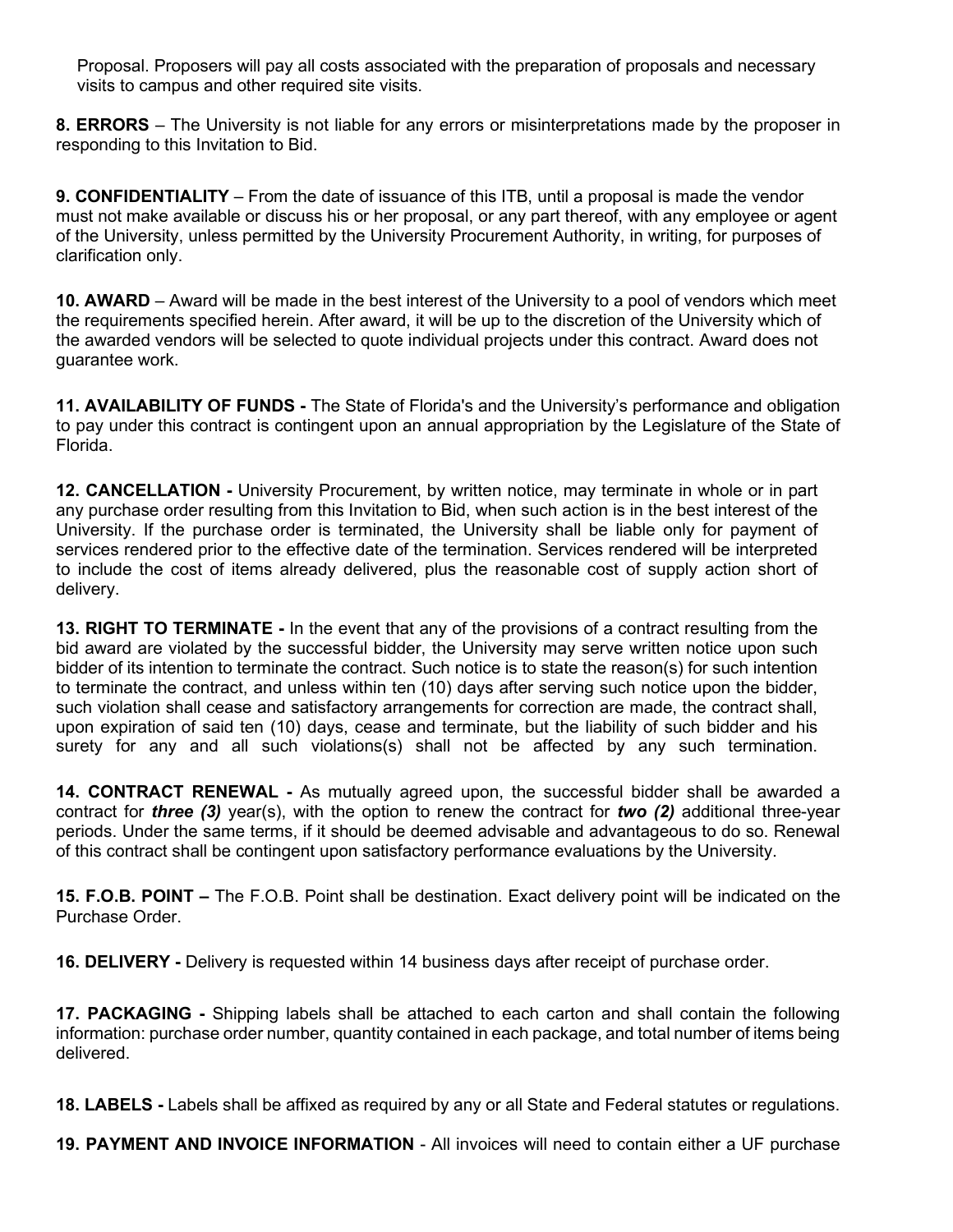order number or the 8-digit department ID number of the department with which you are doing business. All invoices for payment should be submitted to the University of Florida via:

Email: UFL.invoices@edmgroup.com The file must be attached to the email and not embedded within the email. There can be multiple files per email but each file should only contain one invoice.

 Or by Fax: 1-570-496-5411 Mail to: UF- Accounts Payable P.O. Box 3357 Scranton, PA 18505

**20. AS SPECIFIED -** A purchase order will be issued to the successful bidder with the understanding that all items delivered must meet the specifications herein. Items delivered not as specified will be returned to the vendor, at no expense to the University, and vendor will be required to deliver items meeting specifications or be held in default in accordance with General Condition of this bid.

**21. REPORTING REQUIREMENTS** - The successful vendor(s) agrees to furnish to the University a summary of total sales made under this contract as requested but at least twice a year. Vendor and University will work together to create reports as University deems necessary and compatible with vendor systems.

**22. WARRANTY -** The successful bidder shall furnish factory warranty on all equipment furnished against defect in material and/or workmanship. The factory warranty shall become effective on the date of delivery and acceptance by the University. Should any defect in material or workmanship, excepting ordinary wear and tear, appear during the above stated warranty period, the successful bidder shall repair or replace same at no cost to the University immediately upon written notice from University Procurement. The successful bidder will not be liable under the above warranty for any defects or damages resulting from unforeseeable causes beyond the control and without the fault or neglect by the University, acts of God, fires, floods, and hurricanes.

**23. MAINTENANCE AND INSTRUCTION MANUALS -** The successful bidder shall include at least one copy of an instruction manual with each unit supplied. This manual shall include at least a minimum of operating instructions, maintenance and repair information, including schematic diagrams and a list of available replacement parts.

**24. EQUAL OPPORTUNITY STATEMENT -** The State Universities have established equal opportunity practices which conform to both the spirit and the letter of all laws against discrimination and prohibits discrimination based on race, creed, color, sex, age, national origin, marital status or religion. To be considered for inclusion as a supplier under this agreement, the proposer commits to the following:

- 1. The provisions of Executive Order 11246, September 24, 1966, and the rules, regulations and relevant orders of the Secretary of Labor are applicable to each order placed against this agreement regardless of value.
- 2. If the proposer expects to receive \$10,000 in orders during the first 12 months of this agreement, a complete certificate of non-segregated facilities shall be attached to the proposal response.
- 3. If the proposer expects to receive \$50,000 in orders during the first 12 months of this agreement and employs more than 50 people, standard form 100 (EEOO-1) must be filed prior to March 1 of each year.
- 4. If the proposer expects to receive \$50,000 in orders during the first 12 months and employs more than 50 people, a written program for affirmative action compliance must be maintained by the proposer, subject to review upon request by the user agencies of this agreement.

**25. PRISON REHABILITATIVE INDUSTRIES** - It is expressly understood and agreed that any articles which are the subject of, or required to carry out this contract shall be purchased from Pride of Florida in the same manner and under the procedures set forth in Section 946.5l5 (2), (4), Florida Statutes; and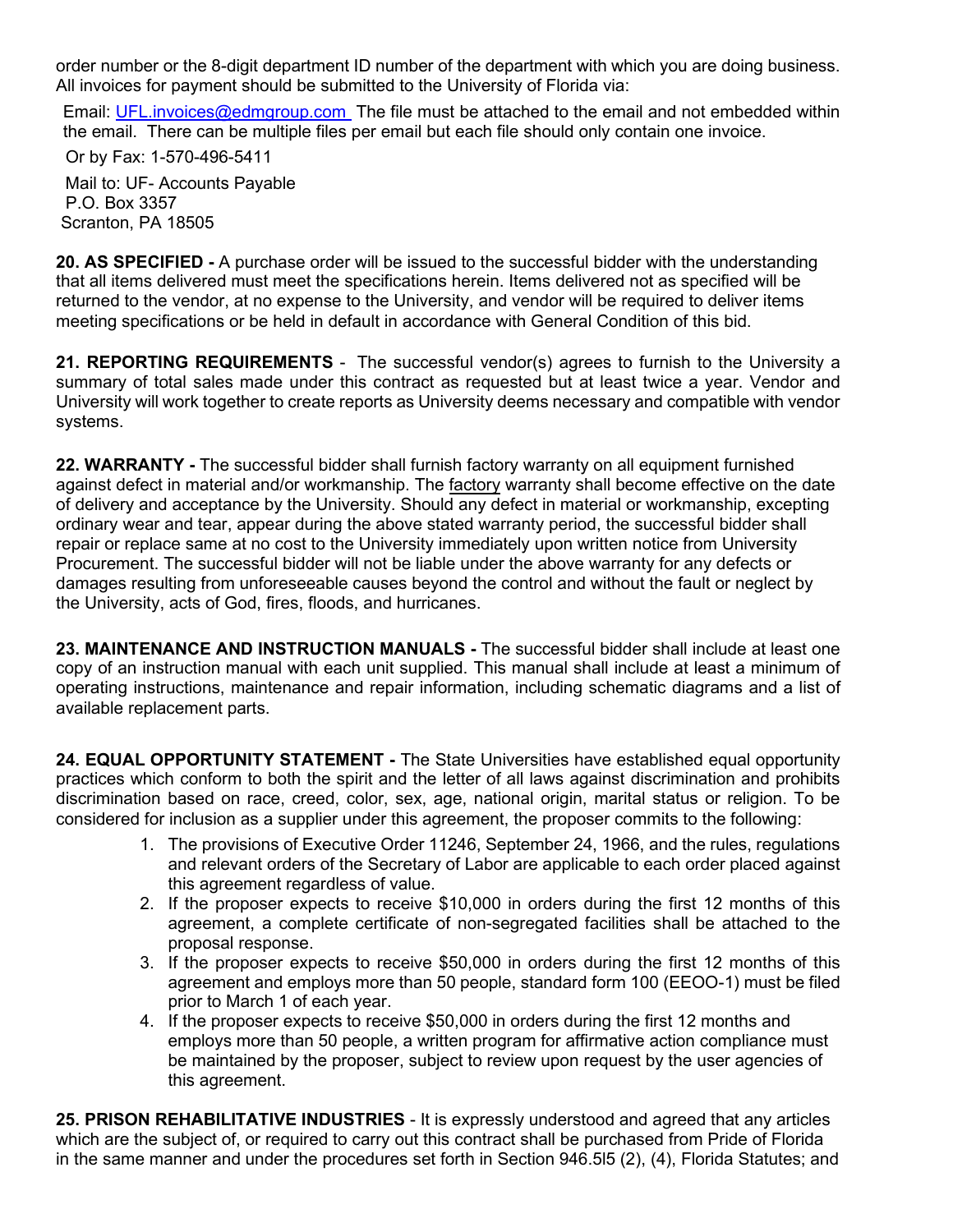for purposes of this contract the person, firm or other business entity carrying out the provisions of this contract shall be deemed to be substituted for this agency insofar as dealings with such corporation. Contact, Terrie Brooks, Bid Administrator, PRIDE of Florida, 2720 Blair Stone RD, Suite G, Tallahassee, FL 32301.

**26. PUBLIC ENTITY CRIME -** A person or affiliate who has been placed on the convicted vendor list by the Department of Management Services, State of Florida, may not submit a proposal on a contract to provide any goods or services, including construction, repairs, or leases and may not be awarded or perform work as a contractor, supplier, subcontractor, or consultant for the University of Florida for a period of 36 months from the date of being placed on the convicted vendor list, a "person" or "affiliate" includes any natural person or any entity, including predecessor or successor entities or any entity under the control of any natural person who is active in its management and who has been convicted of a public entity crime (Rule 6C1-3.020 FAC).

**27. FEDERAL DEBARRMENT -** By signing this bid/proposal, the offeror certifies, to the best of its knowledge or belief, that the offeror and its principals are not presently debarred, suspended, proposed for debarment, or declared ineligible for the award of contracts by any Federal agency; or have not within a three-year period preceding this offer, been convicted of or had a civil judgment rendered against them in connection with a public contract or subcontract; or are not criminally or civilly charged by a governmental entity with commission of offenses; or has not within a three year period preceding this offer had a contract terminated for default by any Federal agency. (Federal Acquisition Regulation 52.209-5).

**28. DISCRIMINATION** – An entity or affiliate who has been placed on the discriminatory vendor list may not submit a bid on a contract to provide goods or services to a public entity, may not submit a bid on a contract with a public entity for the construction or repair of a public building or public work, may not submit bids on leases of real property to a public entity, may not award or perform work as a contractor, supplier, subcontractor or consultant under contract with any public entity, and may not transact business with any public entity.

**29. SMALL BUSINESS PROGRAM -** University is an equal opportunity institution and, as such, encourages the use of small businesses, including women and minority-owned small businesses in the provision of goods and services. Small businesses should have a fair and equal opportunity to compete for dollars spent by the University. Competition ensures that prices are competitive and a broad vendor base is available. Vendor shall use good faith efforts to ensure opportunities are available to small businesses, including women and minority-owned businesses. For questions about the University's Small Business & Supplier Diversity Program contact Dwan Courtney, Director of Small Business and Supplier Diversity, 352-392-0380 or dwan@ufl.edu

**30. OPEN COMPETITION** - The University encourages free and open competition among vendors. Whenever possible, specifications and proposal terms and conditions are designed to accomplish the objective, consistent with the necessity to satisfy the University's needs and the accomplishment of a sound economical operation. The vendor's signature on the proposal guarantees that the prices quoted have been established without collusion with other vendors and without effort to preclude the University from obtaining the lowest possible competitive price. The vendor certifies that its officers or employees have not bribed or attempted to bribe or influence in any way on officer, employee or agent of the University.

**31. OTHER PURCHASERS –** With the consent and agreement of the successful bidder(s) purchases may be made under this ITB by other state universities, community colleges, district school boards, other educational institutions, and other governmental agencies. Such purchases shall be governed by the same terms and conditions stated in the proposal solicitation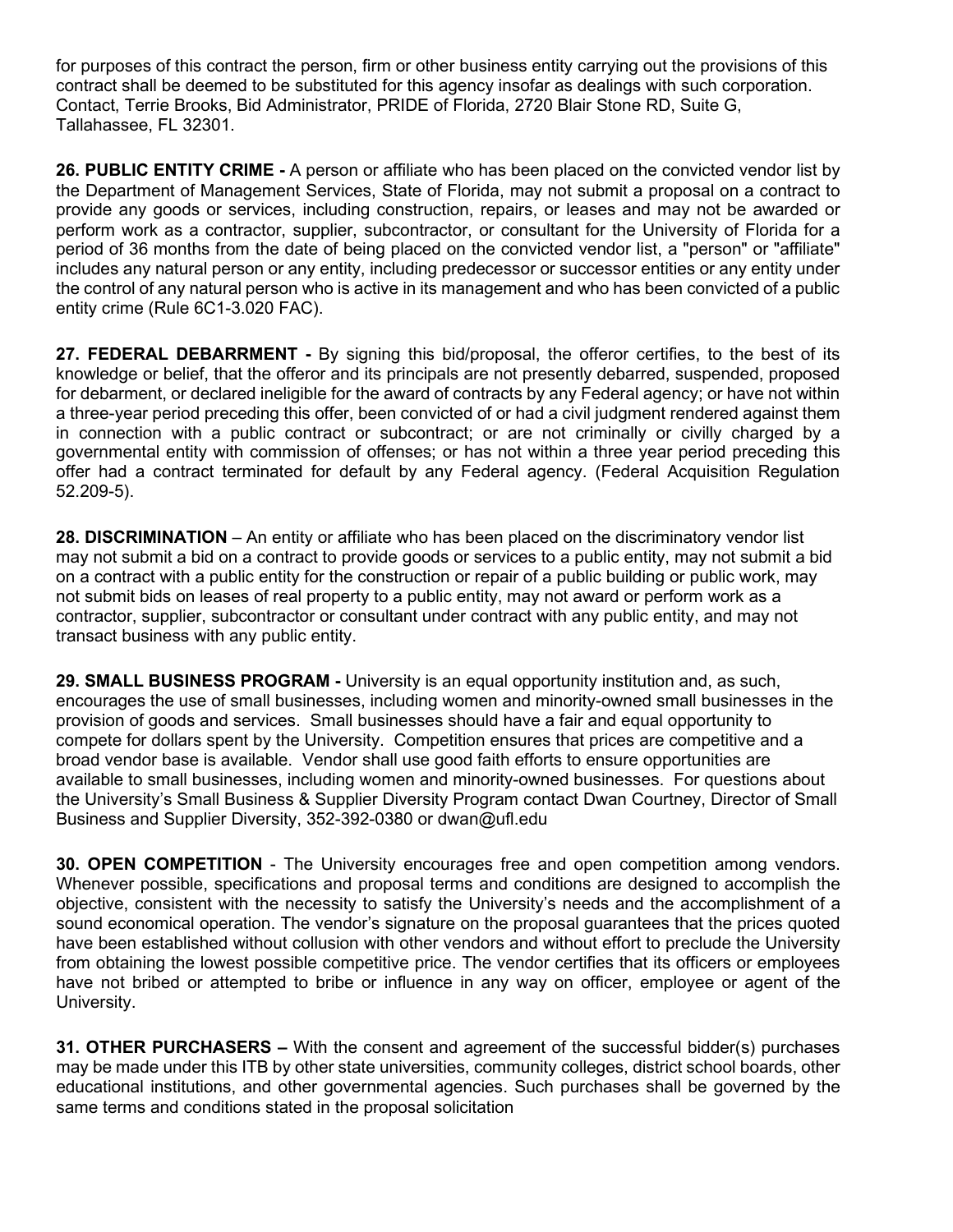# **32. STATE PURCHASING REQUIREMENTS**

IT IS EXPRESSLY UNDERSTOOD AND AGREED THAT ANY ARTICLES THAT ARE THE SUBJECT OF, OR REQUIRED TO CARRY OUT, THIS CONTRACT SHALL BE PURCHASED FROM A NONPROFIT AGENCY FOR THE BLIND OR FOR THE SEVERELY HANDICAPPED THAT IS QUALIFIED PURSUANT TO CHAPTER 413, FLORIDA STATUTES, IN THE SAME MANNER AND UNDER THE SAME PROCEDURES SET FORTH IN SECTION [413.036\(](http://www.leg.state.fl.us/STATUTES/index.cfm?App_mode=Display_Statute&Search_String=&URL=Ch0413/Sec036.HTM)1) AND (2), FLORIDA STATUTES; AND FOR PURPOSES OF THIS CONTRACT THE CONTRACTOR SHALL BE DEEMED TO BE SUBSTITUTED FOR THE UNIVERISTY INSOFAR AS DEALINGS WITH SUCH QUALIFIED NONPROFIT AGENCY ARE CONCERNED. This requirement applies only if any such nonprofit agency produces a product covered by this CONTRACT and can satisfy the terms of this CONTRACT with respect to price, quantity, quality, and delivery time. Any questions concerning available products should be directed to: Division of Vocational Rehabilitation Headquarters, 2002 Old St. Augustine Road, Building A, Tallahassee, Florida 32301-4862, (800) 451-4327 (Voice/TDD).

IT IS EXPRESSLY UNDERSTOOD AND AGREED THAT ANY ARTICLES WHICH ARE THE SUBJECT OF, OR REQUIRED TO CARRY OUT, THIS CONTRACT SHALL BE PURCHASED FROM THE CORPORATION IDENTIFIED UNDER CHAPTER 946, F.S., IN THE SAME MANNER AND UNDER THE SAME PROCEDURES SET FORTH IN SECTIO[N 946.515\(](http://www.leg.state.fl.us/STATUTES/index.cfm?App_mode=Display_Statute&Search_String=&URL=Ch0946/Sec515.HTM)2), AND (4), F.S.; AND FOR PURPOSES OF THIS CONTRACT THE CONTRACTOR CARRYING OUT THE PROVISIONS OF THIS CONTRACT SHALL BE DEEMED TO BE SUBSTITUTED FOR UNIVERSITY INSOFAR AS DEALINGS WITH SUCH CORPORATION ARE CONCERNED. This requirement applies only if the corporation produces a product covered by this CONTRACT and can satisfy the terms of this CONTRACT with respect to price, quantity, quality, and delivery time. Any questions concerning the corporation's ability to provide products or services should be directed to: Prison Rehabilitative Industries and Diversified Enterprises, Inc., 12425 28th Street North, Saint Petersburg, Florida 33716, (727) 572-1987

**33. PUBLIC RECORDS -** All proposal information submitted and opened becomes subject to the public records law set forth in Chapter 119 F.S. Any resulting Agreement may be unilaterally canceled for refusal by the vendor to allow public access to all documents, papers, letters, or other materials made or received by the Successful Vendor in conjunction with the Agreement and subject to the provisions of Chapter 119. F.S.

**34. FLORIDA PREFERENCE—**Preference for Florida Based Vendors for Purchases of Personal Property in accordance with §.287.084, Florida Statute; a preference shall be provided to vendors with a principal place of business in Florida. If the lowest responsible and responsive bid for personal property is from a vendor whose principal place of business is outside of Florida and is in a state or political subdivision thereof that grants a preference for the same purchase of personal property to a vendor in such state or political subdivision, as applicable, then the University shall grant the same preference to the Florida based vendor with the lowest responsible and responsive bid received pursuant to this Invitation to Bid.

If the lowest responsible and responsive bid is from a vendor whose principal place of business is in a state that does not grant a preference for the purchase of personal property to a vendor in such state, then the University shall grant a preference in the amount of 5 percent to the lowest and responsive Florida base vendor.

For vendors whose principal place of business is outside of Florida, such vendors must, at the time of submitting its bid, provide a written opinion from a licensed attorney in its state specifying (a) the preference(s) granted by the state or political subdivision and (b) how the preference(s) is/are calculated.

### The attached Attestation of Principal Place of Business must be completed and returned with your ITB response.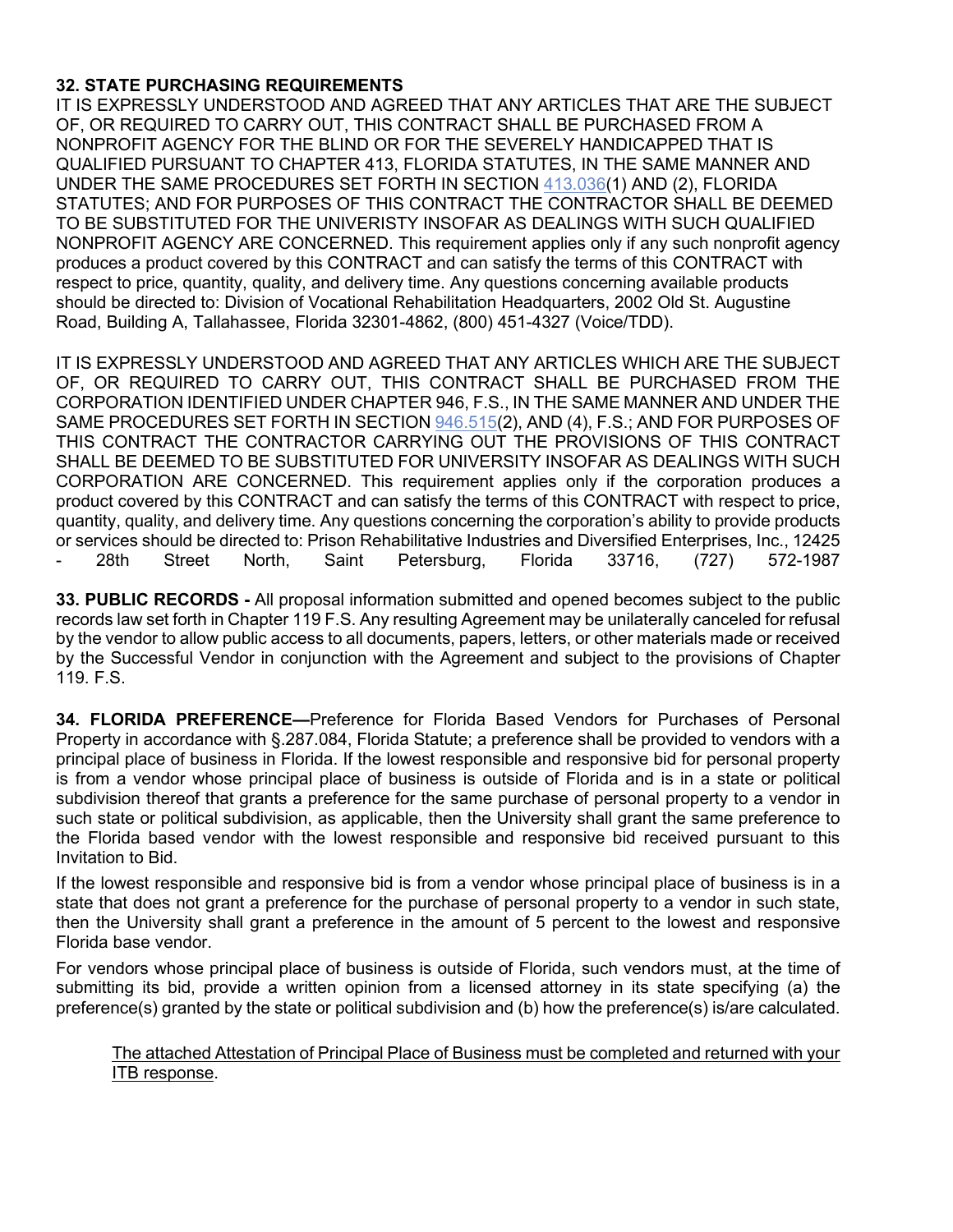#### **Attestation of Principal Place of Business University of Florida ITB22AW-102, FISH DESCENDER DEVICES & OTHER TOOLS**

| Name of Bidder:                                                             | <b>Business Name:</b> |  |  |  |  |  |  |
|-----------------------------------------------------------------------------|-----------------------|--|--|--|--|--|--|
| Identify the State in which the Bidder has its principal place of business: |                       |  |  |  |  |  |  |
| Bidder's Signature:<br>Title:                                               |                       |  |  |  |  |  |  |

**INSTRUCTIONS: IF your principal place of business above is located within the State of Florida, provide the information as indicated above and return this form with your bid response. No further action is required. IF your principal place of business is outside of the State of Florida, the following must be completed by an attorney and returned with your bid response. Failure to comply may be considered as non-responsive to the terms of this solicitation.**

### **OPINION OF OUT-OF-STATE BIDDER'S ATTORNEY ON BIDDING PREFERENCES**

**(To be completed by the Attorney for an Out-of-State Bidder)**

**NOTICE: §287.084(2), Florida Statutes, provides that "a vendor whose principal place of business is outside this state must accompany any written bid, proposal, or reply documents with a written opinion of an attorney at law licensed to practice law in that foreign state, as to the preferences, if any or none, granted by the law of that sate [or political subdivision thereof] to its own business entities whose principal places of business are in that foreign state in the letting of any or all public contracts." See also § 287.084(1), Florida Statutes.**

# **LEGAL OPINION ABOUT STATE BIDDING PREFERENCES**

**(Please Select One)**

The Bidder's principal place of business is in the State of \_\_\_\_\_\_\_\_\_\_\_\_\_\_\_\_\_\_\_\_\_ and it is my legal opinion that the laws of that state **do not grant a preference** in the letting of any or all public contracts to business entities whose principal places of business are in that state.

\_\_\_\_\_\_\_\_\_\_ The Bidder's principal place of business is in the State of \_\_\_\_\_\_\_\_\_\_\_\_\_\_\_\_\_\_\_\_\_\_\_ and it is my legal opinion that the laws of that state **grant the following preference(s)** in the letting of any or all public contracts to business entities whose principal places of business are in that State: [Please describe applicable preference(s) and identify applicable state law(s)]:

\_\_\_\_\_\_\_\_\_\_\_\_\_\_\_\_\_\_\_\_\_\_\_\_\_\_\_\_\_\_\_\_\_\_\_\_\_\_\_\_\_\_\_\_\_\_\_\_\_\_\_\_\_\_\_\_\_\_\_\_\_\_\_\_\_\_\_\_\_\_\_\_\_\_\_\_\_\_\_\_\_\_\_\_\_\_\_\_\_\_\_\_\_\_\_\_\_\_\_\_\_\_\_\_\_\_\_\_

#### \_\_\_\_\_\_\_\_\_\_\_\_\_\_\_\_\_\_\_\_\_\_\_\_\_\_\_\_\_\_\_\_\_\_\_\_\_\_\_\_\_\_\_\_\_\_\_\_\_\_\_\_\_\_\_\_\_\_\_\_\_\_\_\_\_\_\_\_\_\_\_\_\_\_\_\_\_\_\_\_\_\_\_\_\_\_\_\_\_\_\_\_\_\_\_\_\_\_\_\_\_\_\_\_\_\_\_\_ **LEGAL OPINION ABOUT POLICITAL SUBDIVISION BIDDING PREFERENCES Please Select One)**

### \_\_\_\_\_\_\_\_\_\_ The Bidder's principal place of business is in the political subdivision of \_\_\_\_\_\_\_\_\_\_\_\_\_\_\_\_\_\_\_\_\_\_\_ and it is my legal opinion that the laws of that political subdivision **do not grant a preference** in the letting of any or all public contracts to business entities whose principal places of business are in that political subdivision.

The Bidder's principal place of business is in the political subdivision of and it is my legal opinion that the laws of that political subdivision **grant the following preferences(s)** in the letting of any or all public contracts to business entities whose principal places of business are in that political subdivision: [Please describe applicable preference(s) and identify applicable authority granting the preference(s)]:

\_\_\_\_\_\_\_\_\_\_\_\_\_\_\_\_\_\_\_\_\_\_\_\_\_\_\_\_\_\_\_\_\_\_\_\_\_\_\_\_\_\_\_\_\_\_\_\_\_\_\_\_\_\_\_\_\_\_\_\_\_\_\_\_\_\_\_\_\_\_\_\_\_\_\_\_\_\_\_\_\_\_\_\_\_\_\_\_\_\_\_\_\_\_\_\_\_\_\_\_\_\_\_\_\_\_\_\_ \_\_\_\_\_\_\_\_\_\_\_\_\_\_\_\_\_\_\_\_\_\_\_\_\_\_\_\_\_\_\_\_\_\_\_\_\_\_\_\_\_\_\_\_\_\_\_\_\_\_\_\_\_\_\_\_\_\_\_\_\_\_\_\_\_\_\_\_\_\_\_\_\_\_\_\_\_\_\_\_\_\_\_\_\_\_\_\_\_\_\_\_\_\_\_\_\_\_\_\_\_\_\_\_\_\_\_\_

| Telephone number of out-of-state Bidder's attorney: (________) __________- _____                              |  |  |  |  |  |
|---------------------------------------------------------------------------------------------------------------|--|--|--|--|--|
| Email address of out-of-state Bidder's attorney: entitled and all and all and all and all and all and all and |  |  |  |  |  |
|                                                                                                               |  |  |  |  |  |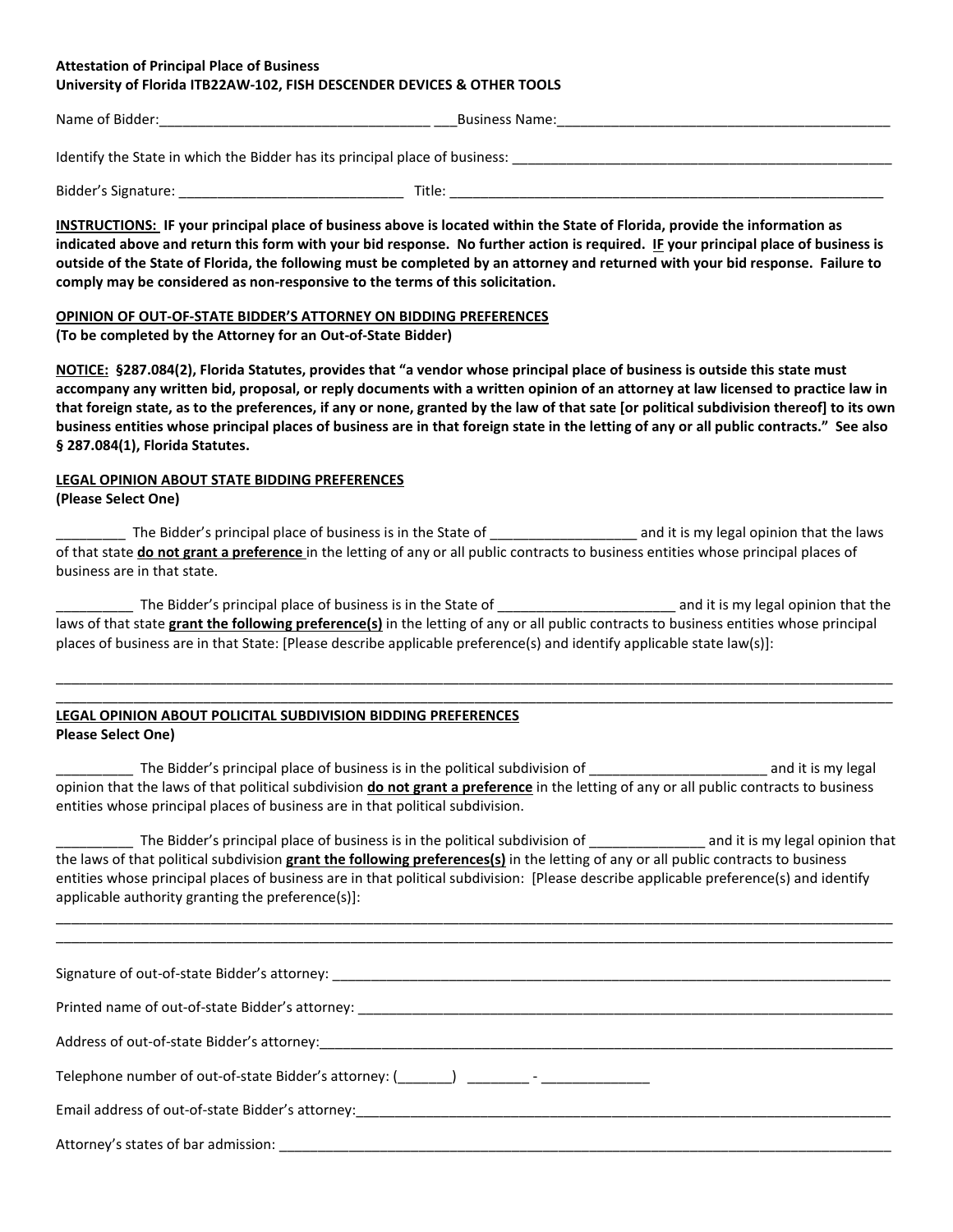# **SPECIFICATIONS**

## **Summary**

## **Purpose and Scope**

The University of Florida is seeking to establish a multiple award, discount off list price contract to be used as a primary source of **Fish Descender Devices, and Other Tools** for the University of Florida Institute of Food and Agriculture Sciences (UF/IFAS) program *"Reduction of Post-release Mortality from Barotrauma in Gulf of Mexico Reef Fish Recreational Fisheries*"**.** The intention is to cover all equipment, parts, and accessories. The project goal is to reduce post-release mortality of reef fish by implementing a distribution plan that will provide fish descender devices and release tools to reef fish anglers in the Gulf of Mexico region over a seven-year period.

**Phase 1**: The intention is to purchase approximately 2,000 fish descender devices and/or release tools from August 1, 2021- December 31, 2021.

**Phase 2**: January 2022-December 2028 The University anticipates to purchase up to 1,000 devices per month or 12,000 per year.

There is no guarantee of business.

This estimated amount is given only as a guideline for preparing your bid and should not be construed as representing actual amounts to be purchased under this contract. The vendor(s) shall supply, at bid prices, the actual amounts ordered regardless of whether the total of such amounts is less than anticipated.

**Term of Contract-** The effective period of contract resulting from this bid will be Date of Bid Award through August 31, 2024, with two (2) additional three-year periods.

**Delivery Phase 1:** August 15<sup>th</sup> to IFAS Extension Bookstore Address will be listed on Purchase Order (PO)

**Quotations & Invoices-** All Quotes and Invoices should display both the list price and the discount the University of Florida is receiving on all items. The contract number should be noted on all Quotations and Invoices.

**Price Increases-** Price changes will normally only be considered at the end of one contract period and the beginning of another. Price increases will be capped at 3% per year. Price change requests shall be in writing, submitted to UF Procurement at least sixty (60) days prior to the end of the current contract period, and shall be supported by written evidence of increases costs. The University will not approve unsupported price increases that will merely increase the gross profitability of the Vendor at the expense of the University. Price change requests shall be a factor in the Agreement renewal process. The University shall in its sole opinion, determine whether the requested price increase or an alternate option is in the best interest of the University.

## **Schedule of Events**:

Bid Posting: June 4, 2021 Questions Due: June 15, 5:00 p.m. Bid Opening: June 29, 3:00 p.m.

## **See Price Sheet:**

**Pre-rigged terminal tackle including a weight and descending device attached to a three-way swivel**. The purpose is Anglers often prefer to buy a pre-rigged so they can tie it to their fishing line and go. A prerigged set up would not only supply an angler with all the materials needed to properly release fish at depth, but it would teach them the general rigging set up if they needed to do it again.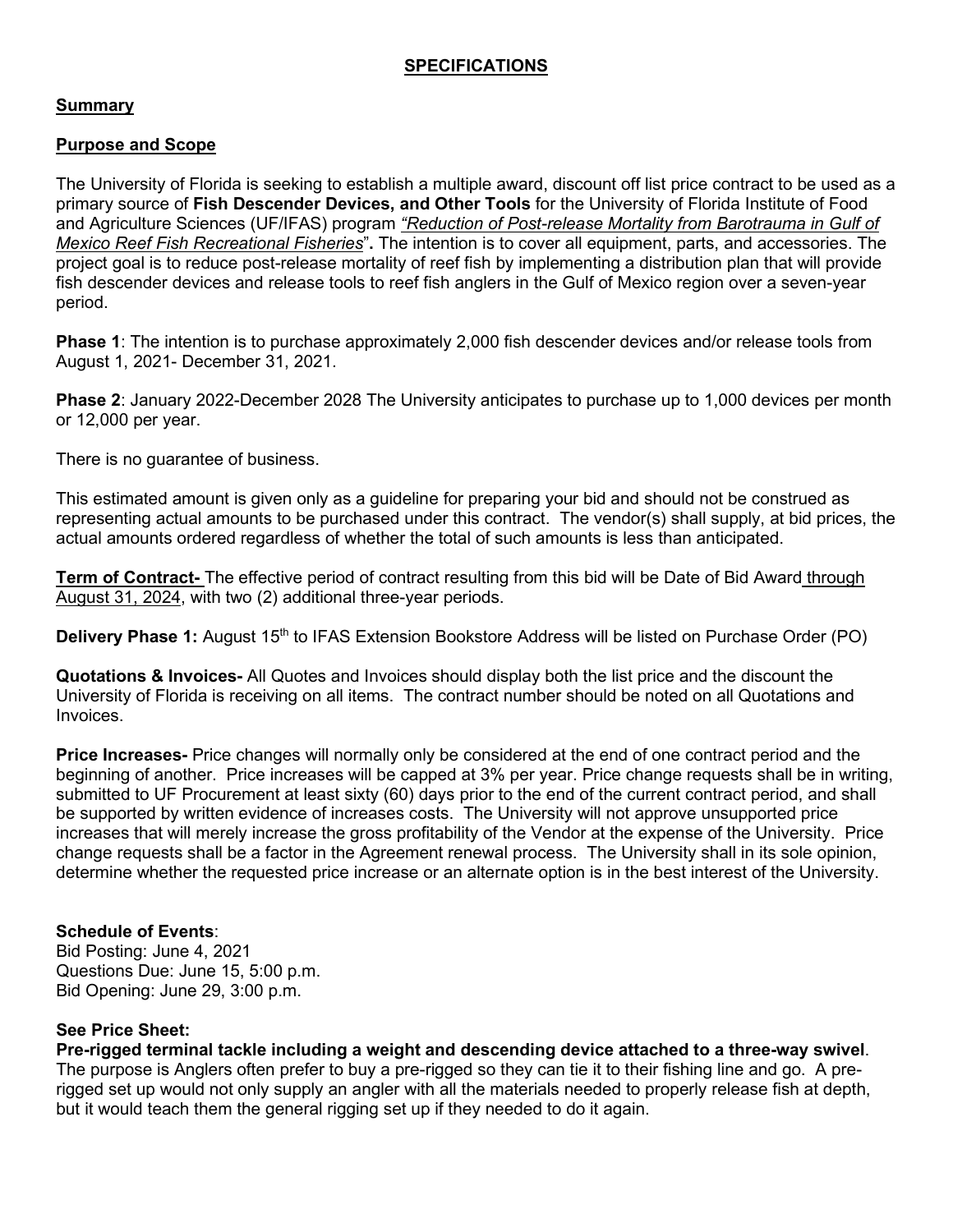# **ORDERING INSTRUCTIONS**

# UF ORDERS SHOULD BE DIRECTED TO:

| City, State, Zip: 2008. Experience of the State of Table 2008. The State of the State of Table 2008. |  |  |  |  |  |
|------------------------------------------------------------------------------------------------------|--|--|--|--|--|
|                                                                                                      |  |  |  |  |  |
|                                                                                                      |  |  |  |  |  |
|                                                                                                      |  |  |  |  |  |
|                                                                                                      |  |  |  |  |  |
|                                                                                                      |  |  |  |  |  |
|                                                                                                      |  |  |  |  |  |